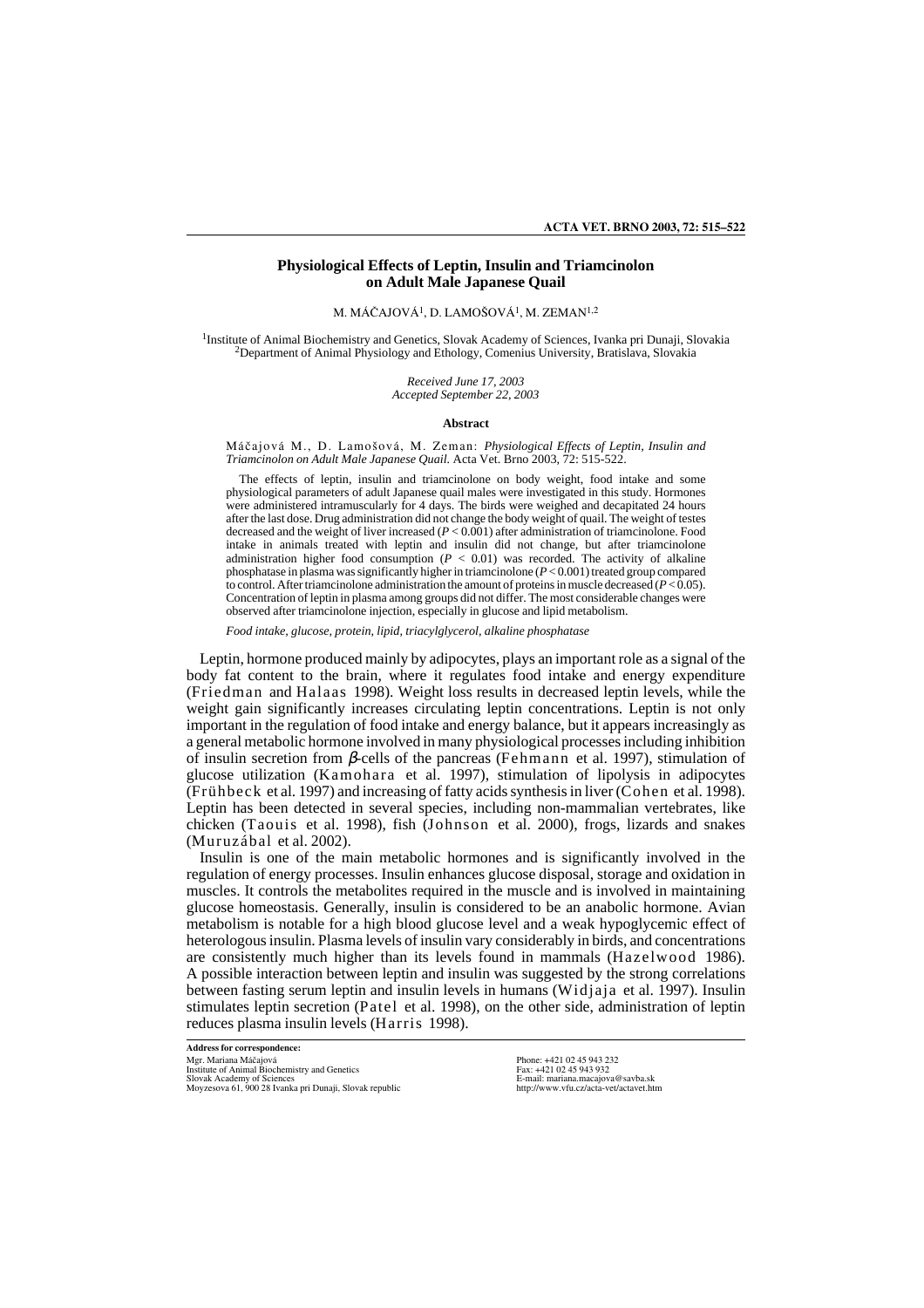Triamcinolone is a commonly used synthetic glucocorticoid. Glucocorticoids have a huge number of effects on physiological systems including stimulation of gluconeogenesis (particularly in the liver), inhibition of glucose uptake in muscle and adipose tissue and stimulation of fat breakdown in adipose tissue. Glucocorticoids modulate food intake and body weight and are potent regulators of leptin expression. Dexamethasone has been shown to stimulate leptin production *in vitro* (Murakami et al. 1995). In fasted mice, with reduced leptin levels, amount of corticosterone in plasma was increased (Ahima et al. 1998).

The purpose of this study was to determine the effect of recombinant murine leptin, porcine insulin and triamcinolone, injected intramusculary for four days, on body weight, food intake and some metabolic parameters in adult Japanese quail males.

#### **Materials and Methods**

Adult males (eight weeks old) of Japanese quail (*Coturnix Japonica*, laying line) from our breeding colony were divided into four groups with average body weight  $114.3 \pm 2.0$  g. Quail were kept in individual cages. The birds from control group  $(C, n = 7)$  were intramuscularly (breast muscle) injected with 50 µl of phosphate buffered saline (PBS). L-group  $(n = 6)$  was injected with 10 µg of murine leptin (Pepro Tech, EC, England) dissolved in 50  $\mu$ l of PBS, I-group (n = 6) with 20  $\mu$ g of porcine insulin (Biomedicals, Inc., USA) dissolved in 50  $\mu$ l of PBS and T-group (n = 7) with 10  $\mu$ g of triamcinolone (Serva, Germany) dissolved in 50  $\mu$ l of olive oil during four days. The possible influence of olive oil was tested in a pilot experiment, where intramuscular administration of olive oil had no physiological effects. Feeding mash (HYD-01, 210 g of nitrogenous substances per kilogram of feed, 12 MJ/kg of metabolizable energy) and water were provided *ad libitum*. The lighting was continuous during the whole experimental period. 24 hours after the last dose quail were weighed, decapitated and blood was collected into heparinized tubes and 10 minutes centrifugated (2500 g, 4 ºC). Plasma was stored at –20 ºC until assayed for hormone leptin and metabolic parameters. The internal organs were weighed and the part of liver and breast muscle were taken for determination of metabolic parameters. 100 mg of each tissue was homogenized in 1 ml of redistilled water. Concentration of leptin in plasma was measured by mouse leptin radioimmunoassay kit (Linco Research, Inc., USA). A γ-counter JNG 402 (URVJT, Slovakia) was used for the measurement of radioactivity. Concentration of glucose, cholesterol, triacylglycerols, total lipids and activity of alkaline phosphatase in plasma, and in liver and breast muscle homogenate were analyzed by commercially available kits Bio-la-test (Lachema, Czech republic). Protein content was quantified with bovine serum albumin as a standard (Lowry et al. 1951). Data are presented as means  $\pm$  S.E.M. The results were analyzed by one-way analysis of variance (ANOVA) using SigmaPlot and STATISTICA software. Groups with significant differences were compared with posthoc Tukey test.

### **Results**

The body weight of Japanese quail did not change after treatment with leptin, insulin and triamcinolone (Fig. 1A). No statistically significant changes were observed in spleen and testes weight, but triamcinolone significantly  $(P < 0.001)$  increased weight of the liver (Fig. 1B, C, D). Administration of leptin and insulin did not affect food intake in birds, but triamcinolone significantly  $(P < 0.01)$  increased this parameter (Fig. 2A). The activity of alkaline phosphatase in plasma was higher in triamcinolone  $(P < 0.001)$  group compared to control (Fig.2B). No changes in concentration of leptin in plasma between groups were recorded. Application of leptin and insulin did not influence the amount of cholesterol in plasma, but triamcinolone significantly  $(P < 0.001)$  increased its level (Fig.2D).

Treatment with triamcinolone significantly  $(P < 0.001)$  rised lipids in plasma, liver and breast muscle (Fig. 3A, B, C). Injection of triamcinolone significantly increased also triacylglycerols (TAG) in plasma, liver and muscle (Fig. 3D, E, F), while the application of leptin and insulin did not significantly change the amounts of lipids and TAG in plasma, liver and muscle.

The amounts of proteins in plasma, liver and muscle were not affected by administered drugs, with exception of lower level of proteins  $(P < 0.05)$  in muscle after triamcinolone

516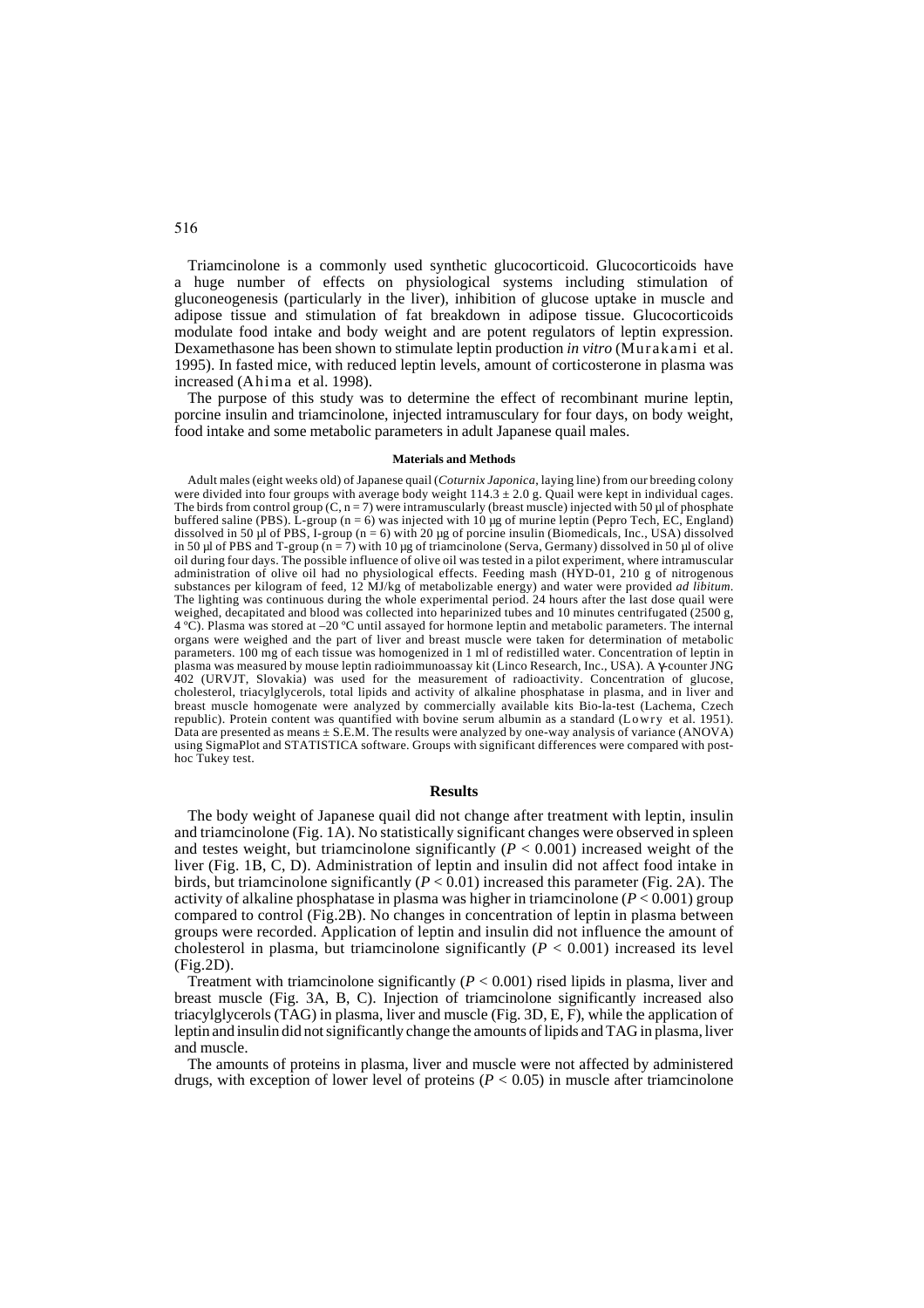

Fig. 1. Body weight (A), weights of liver (B), testes (C) and spleen (D) of adult Japanese quail males after leptin, insulin and triamcinolone intramuscular administration  $(n = 5-7)$ . White columns designate the control group  $(C)$ treated with PBS, grey columns group treated with leptin (L), dark grey columns group treated with insulin (I) and black columns group treated with triamcinolone (T). Values represent means ± S.E.M, \*\*\* *P* < 0.001 vs control.



Fig. 2. Food intake (A), activity of alkaline phosphatase (AF) in plasma (B) concentration of leptin (C) and cholesterol (D) in plasma of adult Japanese quail males after leptin, insulin and triamcinolone intramuscular administration (n = 5-7). For legend see Fig.1. Values represent means ± S.E.M, \*\* *P*< 0.01, \*\*\* *P*< 0.001 vs control.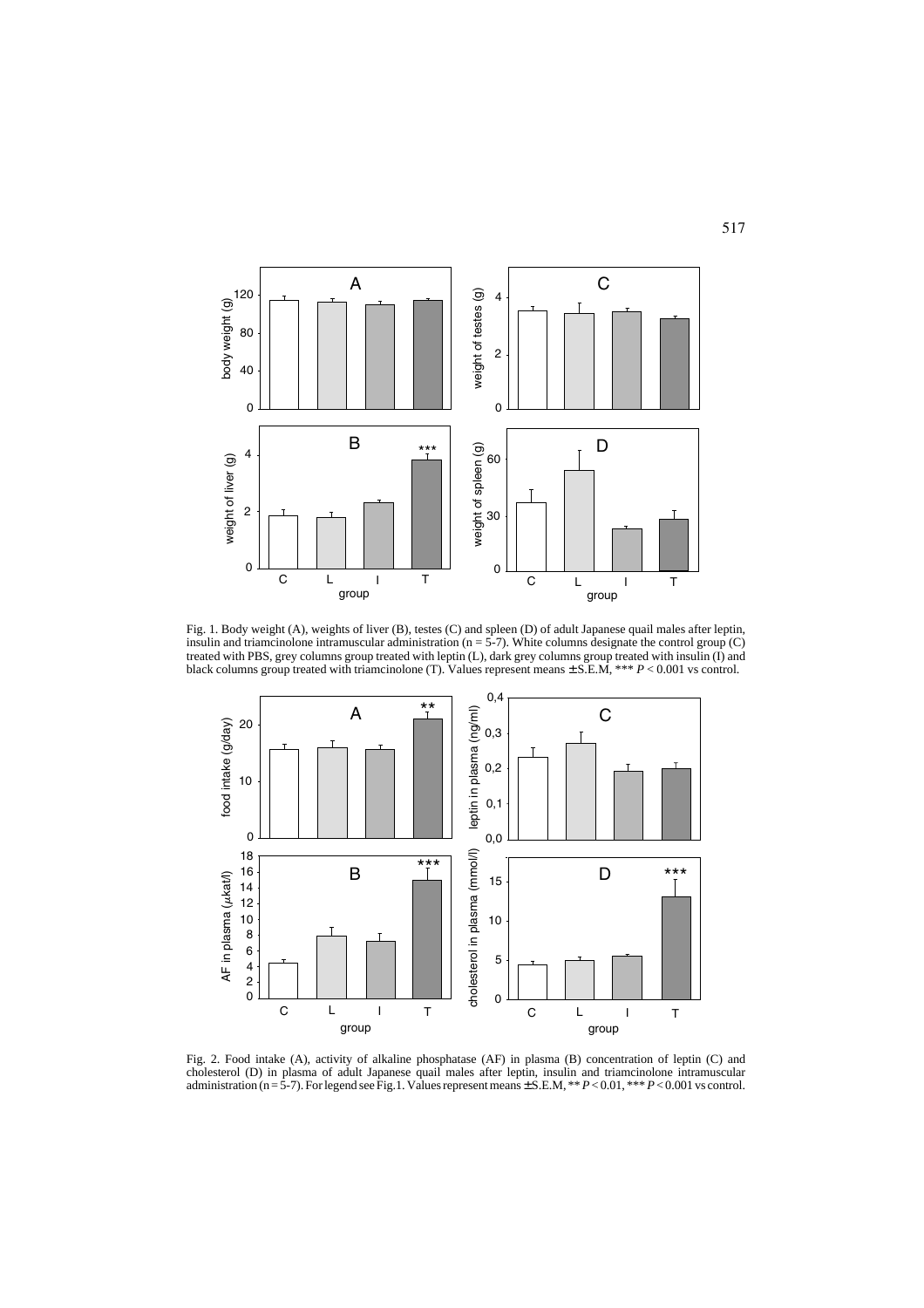

Fig. 3. Concentrations of total lipids in plasma (A), in the liver (B), in the breast muscle (C), concentrations of triacylglycerols (TAG) in plasma (D), in the liver (E) and in the breast muscle (F) of adult Japanese quail males after leptin, insulin and triamcinolone intramuscular administration (n = 6-7). For legend see Fig.1. Values represent means  $\pm$  S.E.M,  $**$   $P < 0.01$ ,  $***$   $P < 0.001$  vs control.

administration (Fig. 4A, B, C). The higher concentration of glucose (*P* < 0.01) was noticed in plasma in the group treated with triamcinolone (Fig. 3D). Triamcinolone injection also significantly increased the amounts of glucose in the liver and breast muscle  $(P < 0.001$ ; Fig. 4E, F).

## **Discussion**

Leptin gene homologues have been cloned in several species. Taouis et al. (1998) have cloned chicken leptin, with 97% similarity to the mouse sequences. But the leptin homology among avian and mammalian species is still a subject of discussion (Friedman-Einat et al. 1999). Because of the supposed close similarity in the primary structures of the mammalian and avian leptin, and because it has been found that chick embryonic cells are sensitive to mouse leptin (Lamošová and Zeman 2001), we used commercially available recombinant murine leptin and mouse leptin RIA kit for determination of leptin in plasma in our experiments.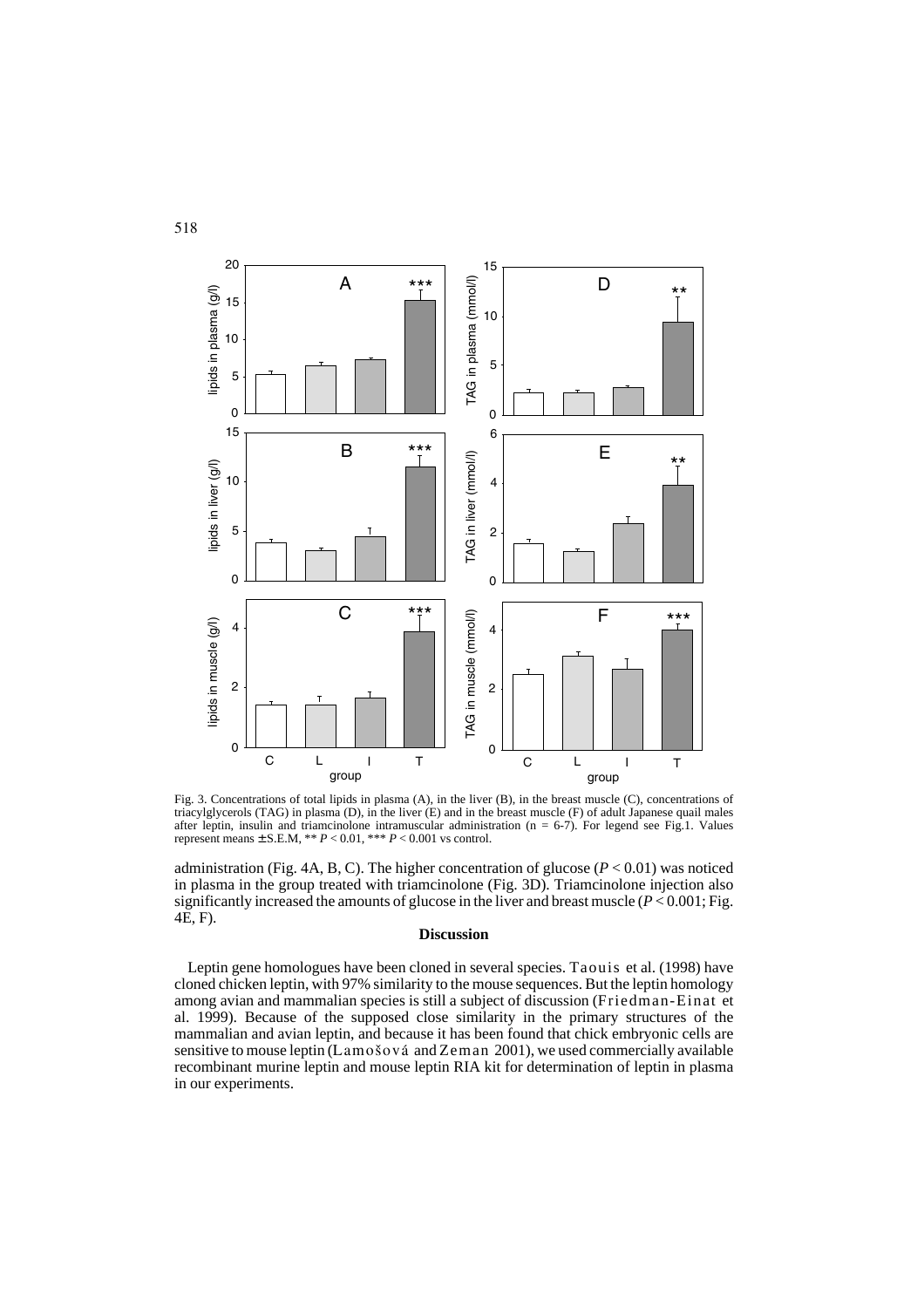

Fig. 4. Concentrations of total proteins in plasma (A), in the liver (B), in the breast muscle (C), concentrations of glucose in plasma (D), in the liver (E) and in the breast muscle (F) of adult Japanese quail males after leptin, insulin and triamcinolone intramuscular administration ( $n = 6-7$ ). For legend see Fig.1. Values represent means  $\pm$  S.E.M, \* *P* < 0.05, \*\*\* *P* < 0.001 vs control.

Treatment of chickens with porcine insulin for four days significantly increased leptin expression in the liver but not in adipose tissue (Ashwell et al. 1999). A sub-chronic treatment of chickens with dexamethasone (a synthetic glucocorticoid) also increases leptin expression in the liver. As with insulin treatment, dexamethasone did not affect leptin levels in adipose tissue (Ashwell et al. 1999). Thus, the action of insulin and dexamethasone on leptin expression seems to be tissue specific. We did not notice changes in concentration of leptin in plasma after administration of leptin, insulin and triamcinolone in our experiment. Plasma leptin levels in adult Japanese quail males measured in our study were approximately ten times lower than in adult cocks (*Gallus domesticus*) observed by Dridi et al. (2000). Leptin concentrations in chickens are regulated by the nutritional state with higher levels in the fed state and lower in the fasted state. Concentrations of this hormone depend upon the age, with higher leptin levels found in 22-week-old layer hens as compared to 15-week-old. There are not published data on plasma leptin concentrations in Japanese quail till now. Moreover, the heterologous radioimmunoassay we used in our study does not allow us to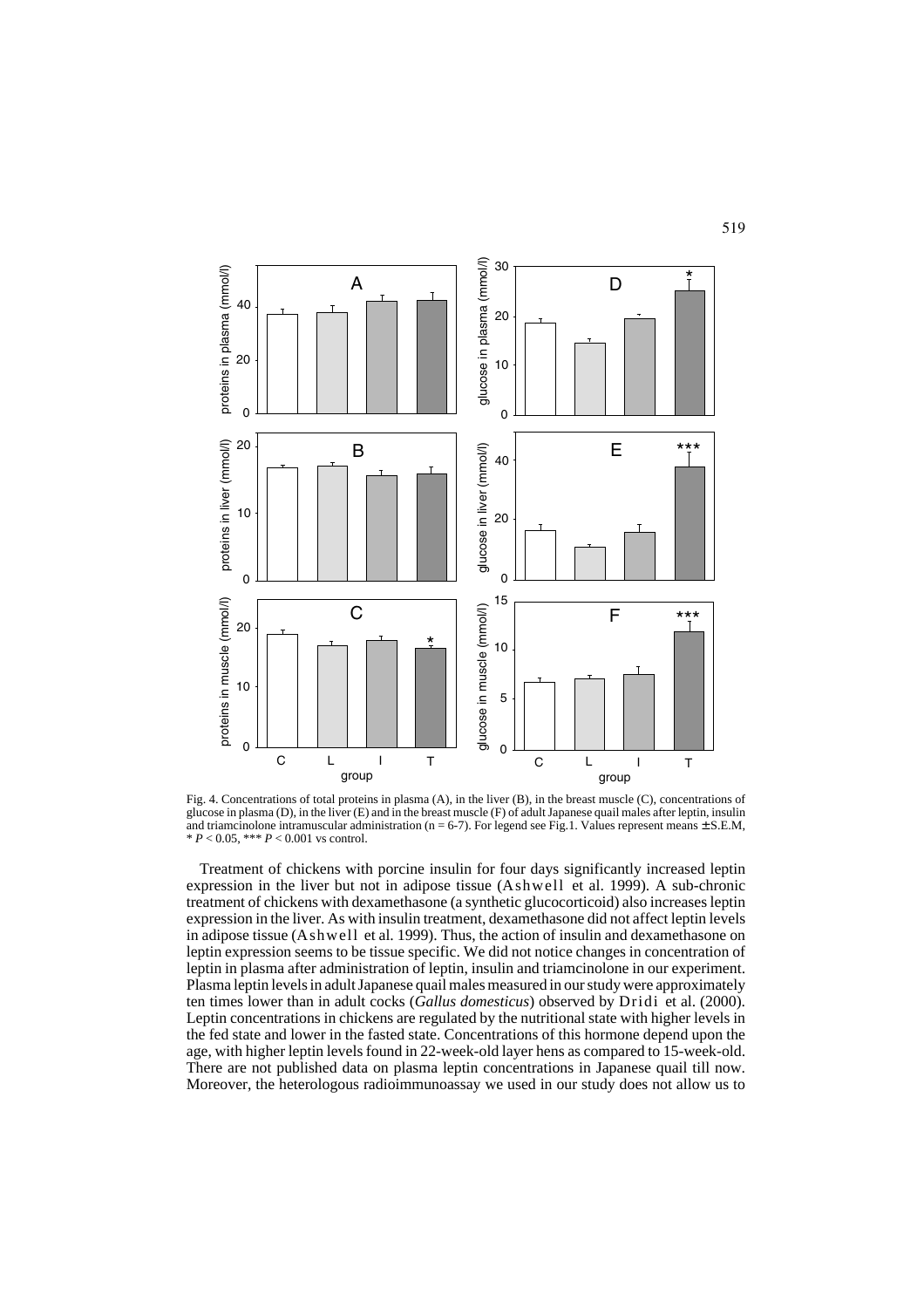speculate about possible interspecific differences in plasma leptin levels between the chickens and Japanese quail.

The body weight of Japanese quail in our experiment did not change after treatment with leptin, insulin and triamcinolone. It is known, that glucocorticoids act directly upon gonads to render them resistant to stimulation by sex hormones (estrogen or testosterone). Glucocorticoids used for a long time can inhibit the secretion of sex hormones from the pituitary gland, causing hypogonadism that can result in infertility. Intramuscular administration of prednisole (synthetic glucocorticoid) to rats for twelve days caused decrease of absolute gonadal and adrenal weights (Sewell et al. 1982). Administration of triamcinolone in our study decreased the weight of testes, but not significantly.

Intramuscular administration of murine recombinant leptin and insulin in our study did not affect food intake in Japanese quail, although an inhibitory effect of leptin and the mutated analog (Cys3) on food intake was observed in young chickens (Dridi et al. 2000). In older layer genotype chickens, a single intraperitoneal injection of ovine or chicken leptin exerted a significant reduction in food intake (from 11 to 34%) in animals being refed after 2 hours of fasting. The effect lasted more than 5 hours but disappeared after 10 hours (Dridi et al. 2000). Murine leptin injected directly into the chicken central nervous system caused no alteration in food intake (Bungo et al. 1999). On the other hand, another study clearly showed that intracerebroventricular administration of human leptin decreased food intake in two chicken genotypes (broiler and layer) at a dose of  $10 \mu$ g, which is in good agreement with results obtained in mammals (Denbow et al. 2000). The contradictory results from all these studies may be attributed also to the source of leptin or to the age of animals used, or to the technique of administration. Whereas insulin injections increase food intake in mammals, similar injection have no effect in birds (Savory 1987). The feed consumption in our experiment was significantly higher in quail treated with triamcinolone. The effect of glucocorticoids on food intake in birds vary with the physiological state and species. In studies on doves (Koch et al. 2002), daily intracerebroventricular injections of dexamethasone increased food intake by 25–50% in both sexes, and further studies in males revealed that the increase was directly related to the dose. Exogenous corticosterone and other glucocorticoids increase food intake in birds, gastrointestinal transit time and fat deposition, largerly in the abdomen (Tur et al. 1989). This increase in abdominal fat is supported by slight peripheral lipolysis and enhanced lipogenesis by an enlarged liver (Buyse et al. 1987). Furthermore, it has been demonstrated that chronic treatment of chickens with corticosterone induces insulin resistance and hyperinsulinemia with increased adiposity and fat deposit in the liver (Taouis et al. 1993). Also in our study administration of triamcinolone results in a significant increase in the liver weight and in the amount of total lipids and TAG in liver, plasma and muscle.

Alkaline phosphatase is a dephosphorylating enzyme that is active in many tissues including the bone, liver, kidney, intestine, lung and placenta. It is known, that circulating leptin levels are positively corelated with total alkaline phosphatase activity in both men and women (Iwamoto et al. 2000; Martini et al. 2001). Exposure to exogenous glucocorticoids can also increase the serum alkaline phosphatase activity in rats (Nadra et al. 2003) and dogs (Ginel et al. 2002). Our results are in agreement with above mentioned findings in mammals. The activity of alkaline phosphatase in Japanese quail plasma was significantly higher after triamcinolone administration and showed growing trend in insulin and leptin groups.

Intramuscular injection of triamcinolone in our study caused a significant reduction of protein concentrations in breast muscle. Dietary glucocorticoids induced a decrease in growth and body weight in cockerels (Hayashi et al. 1994) that is largely due to an increase in net muscle protein catabolism.

520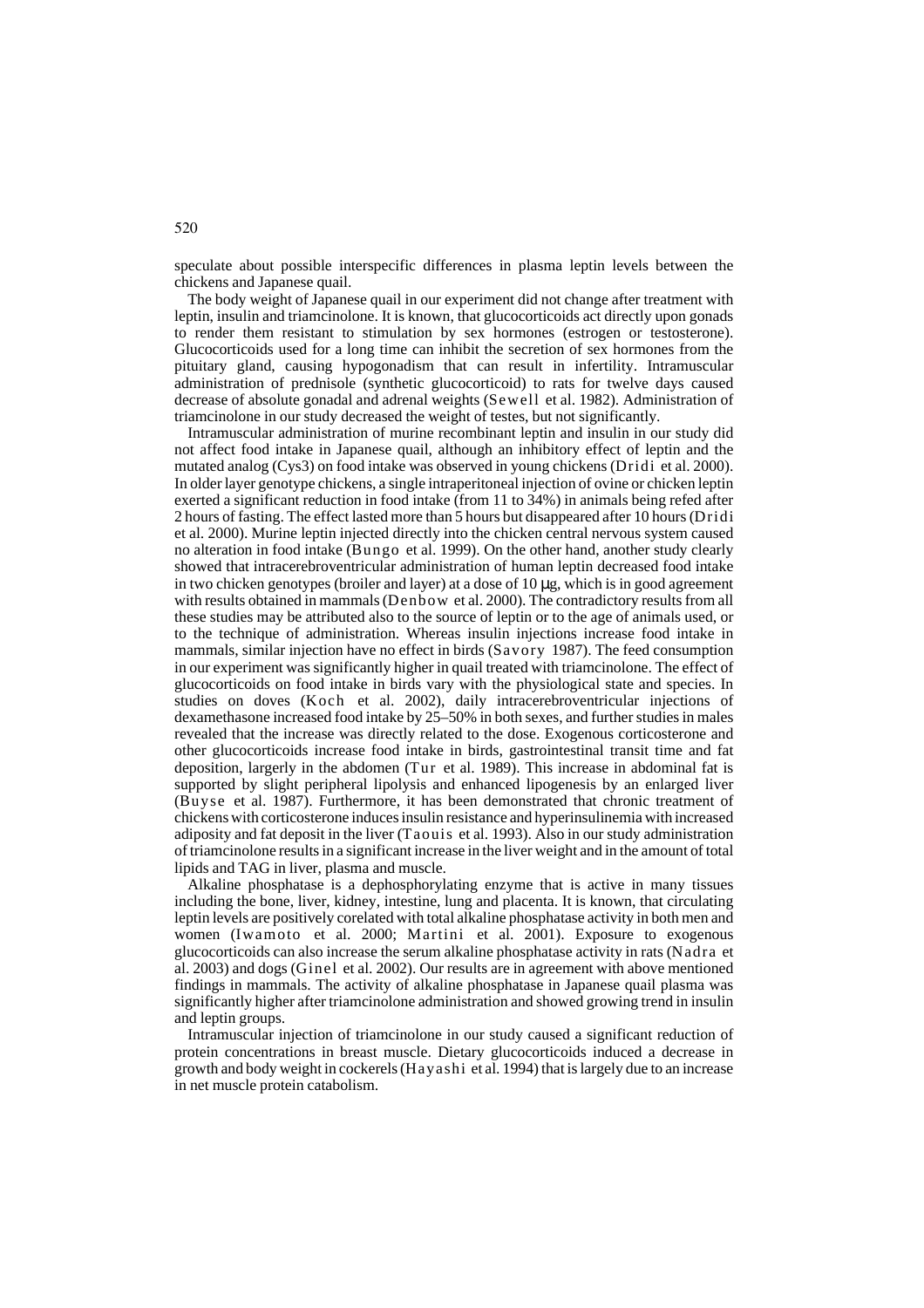Insulin is a powerful hypoglycemic agent in mammals but birds usually require administration of considerably larger amounts of the hormone to achieve the same degree of hypoglycemia. Administration of insulin to Japanese quail in this experiment did not affect the amount of glucose in plasma, liver and muscle. On the other side, we noticed significantly higher concentration of glucose in triamcinolone group. We suppose that glucose motilization in our experiment results from the enhanced expression of enzymes involved in gluconeogenesis, which is probably the best known metabolic function of glucocorticoids in animals. Similarly, exogenous corticosterone in the chicken increased plasma glucose concentrations (Thurston et al. 1993).

Chronic administration of leptin has been shown to cause a reduction in plasma glucose and insulin levels in diabetic obese mice (Halaas et al. 1997). Several studies have shown that leptin increases insulin sensitivity in normal animals. The acute infusion of leptin increased glucose turnover and skeletal muscle glucose uptake in lean C57BL/6J mice (Kamohara et al. 1997). Four days administration of leptin in our study decreased glucose levels in plasma (but not significant), suggesting that leptin may influence glucose uptake and turnover in target tissues also in birds.

Presented data enlarge knowledge about a role of main metabolic hormones in intermediate metabolism in Japanese quail, the important model species of gallinaceous birds.

## **Vplyv leptínu, inzulínu a triamcinolonu na vybrané fyziologické parametre dospel˘ch samcov prepelice japonskej**

V našej práci sme sledovali účinky leptínu, inzulínu a triamcinolonu na telesnú hmotnosť, príjem krmiva a niektoré fyziologické ukazovatele u dospel˘ch samcov prepelice japonskej. Hormóny sme aplikovali intramuskulárne počas štyroch dní. 24 hodín po poslednej aplikácii sme zvieratá vážili a dekapitovali. V telesnej hmotnosti prepelíc sme nezaznamenali žiadne zmeny. U zvierat, ktorým bol podávaný triamcinolon, sa signifikantne zvýšila hmotnosť peãene (*P* < 0,01). Podávanie leptínu a inzulínu neovplyvnilo príjem krmiva, ale po aplikácii triamcinolonu sme zaznamenali vyššiu spotrebu krmiva ( $\bar{P}$  < 0,01). Aktivita alkalickej fosfatázy v plazme bola v porovnaní s kontrolou signifikantne vy‰‰ia po podaní triamcinolonu ( $P < 0.001$ ). Po aplikácii triamcinolonu sa znížilo aj množstvo bielkovín v prsnom svale (*P* < 0,05). V koncentrácii leptínu v plazme sme medzi skupinami nezaznamenali signifikantné rozdiely. Najvýraznejšie zmeny sme pozorovali po podaní triamcinolonu, zvlášť v metabolizme glukózy a tukov.

### **Acknowledgements**

This work was supported by grants from the Slovak Grant Agency for Science VEGA (No.2/1015/01; 2/8208/01) and Science and Technology Assistance Agency (APVT/20/016502).

#### **References**

AHIMA, RS, PRABAKARAN, D, FLIER, JS 1998: Postnatal leptin surge and regulation of circadian rhytm of leptin by feeding: implications for energy homeostasis and neuroendocrine function. J Clin Invest **101:** 1020-1027

ASHWELL, CHM, CZERWINSKI, SM, BROCHT, DM, McMURTRY, JP 1999: Hormonal regulation of leptin expression in broiler chickens. Am J Phys **276:** 226-232

- BUNGO, T, SHIMOJO, M, MASUDA, Y, TACHIBANAB, T, TANAKA, S, SUGAHARA, K, FURUSE, M 1999: Intraventricular administration of mouse leptin does not reduce food intake in the chicken. Brain Res **817:** 196-198
- BUYSE, J, DECUYPERE, E, SHARP, PJ, HUZBRECHTS, LM, KÙHN, ER, WHITEHEAD, C 1987: Effect of corticosterone on circulating concentrations of corticosterone, prolactin, thyroid hormones and somatomedin C and fattening in broilers selected for high or low fat content. J Endocrinol **112:** 229-237
- COHEN, SM, WERRMAN, J, TOTA, M 1998: 13C NMR study of the effects of leptin treatment on kinetics of hepatic intermediary metabolism. Proc Natl Acad Sci USA **95:** 7385-7390